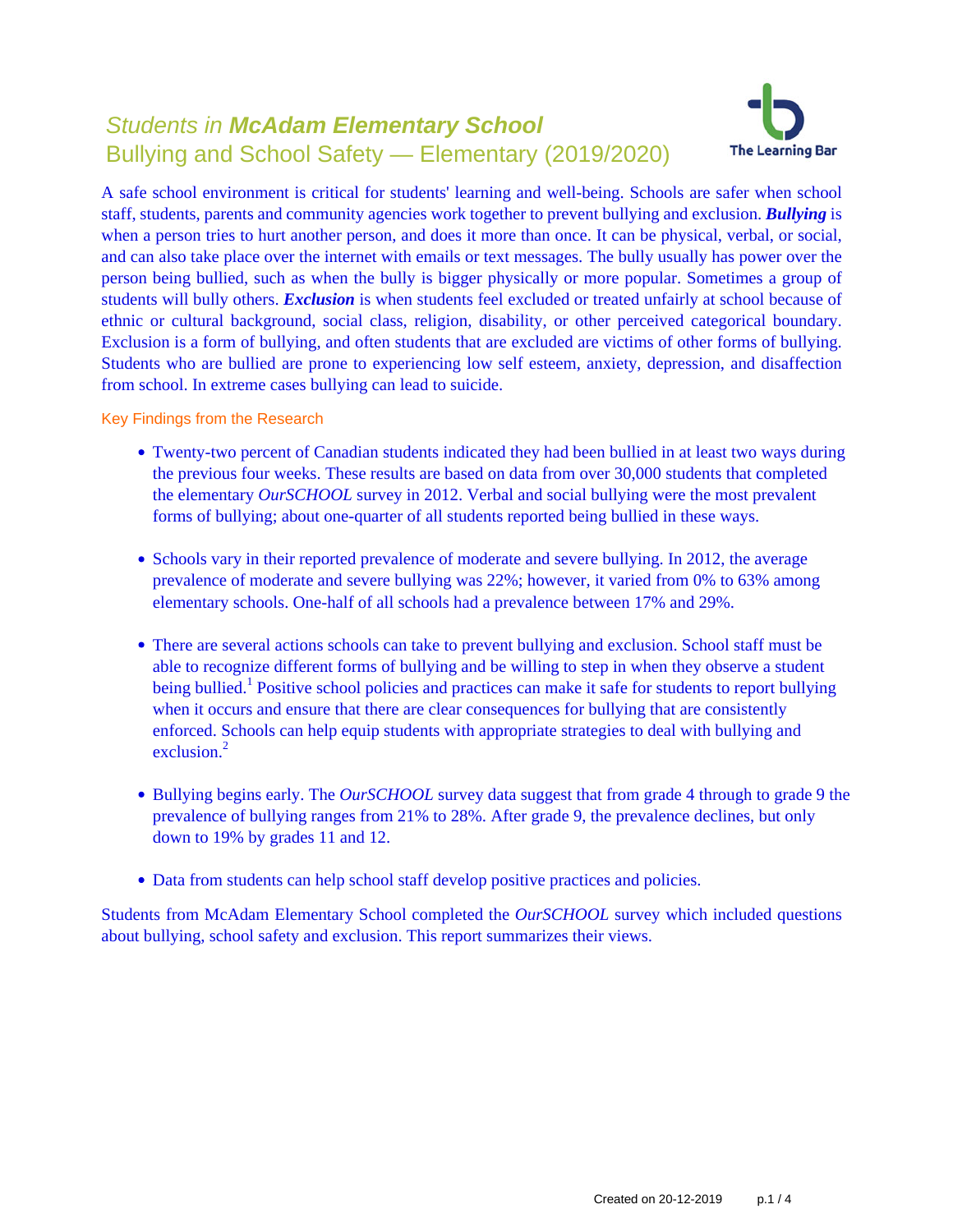# **1. The prevalence of school bullying**

The literature distinguishes between bullies, victims and those who are both bullies and the victims of bullying.<sup>3</sup> The percentage of students who report being victims of bullying is a useful school-level measure of the extent of bullying and its potential effects on youth. Students' reports of taking part in bullying and students' accounts of witnessing bullying are less useful as a school measure, because even a single incident of bullying may be seen or talked about by a wide range of students.

Overall, 65% of students in McAdam Elementary School reported being a victim of bullying for at least one of the four types of bullying. In addition, *OurSCHOOL* classifies students as being moderate or severe victims. Figure 1 - shows the results for all students in McAdam Elementary School, and separately for boys and girls, compared with the national average. Figure 2 indicates the types of bullying most often experienced by the students at McAdam Elementary School. The results are based on students' reports of being victims of physical, social, verbal and cyber bullying in the previous 30 days.

#### **Figure 1: Prevalence of bullying at McAdam Elementary School**



**Figure 2: Bullying by Type at McAdam Elementary School**



### **2. Where and when bullying occurs**

Bullying tends to occur most frequently in classrooms, hallways and the lunchroom, but this can vary among schools.<sup>4</sup> Students quickly learn where the 'hot-spots' are, which tend to be places where there is inadequate supervision.<sup>5</sup> Students at McAdam Elementary School were asked where bullying happened most often in and near their school. The results are shown in Figure 3.

**Figure 3: Where bullying occurs at McAdam Elementary School**



The students at McAdam Elementary School were also asked when bullying most often occurred. Figure 4 displays the results.



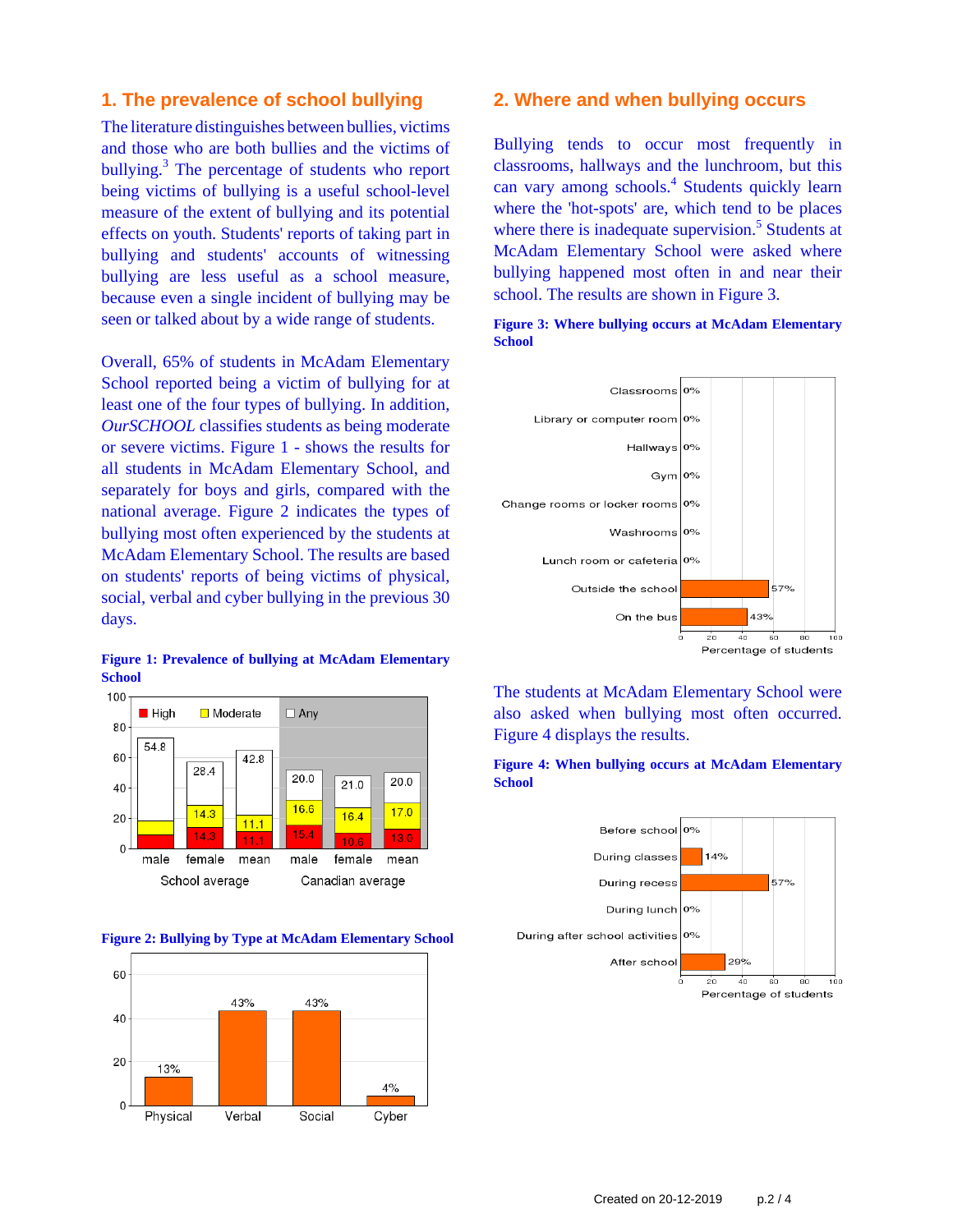# **3. How students respond to bullying**

Students in McAdam Elementary School who reported being bullied in the past four weeks were asked what they did the last time they were bullied. Figure 5 summarizes their responses.





Figure 6 summarizes student responses when they saw or heard about a student being bullied.

### **Figure 6: Response when others are bullied at McAdam Elementary School**



## **4. Measures to prevent bullying**

School policies and practices can help prevent student bullying. Students at McAdam Elementary School indicated the extent to which they felt certain anti-bullying measures were practiced in their school. Figure 7 shows the percentage of students that agreed or strongly agreed that these practices were evident in their school.



### **Figure 7: Measures to prevent bullying at McAdam Elementary School**

# **5. Students who feel excluded**

Many students feel excluded by their peers because of their ethnic or cultural background, social class, religion, disability, or other perceived categorical boundaries. Figure 8 shows the percentage of students who felt excluded by other students for various reasons.

#### **Figure 8: Reasons students feel excluded at McAdam Elementary School**